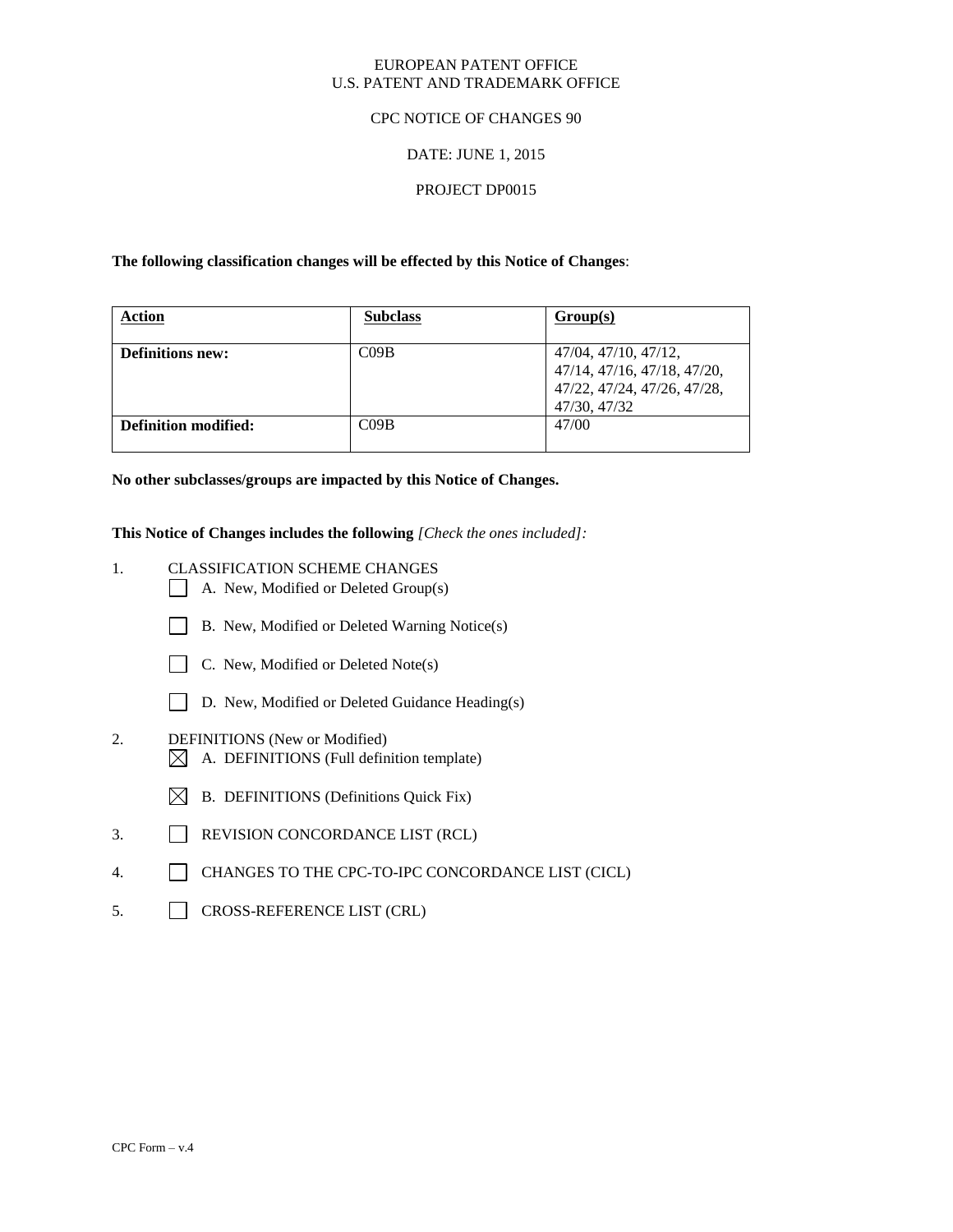DATE: JUNE 1, 2015

### PROJECT DP0015

# **2. A. DEFINITIONS (i.e. new or modified)**

**Insert (new):**

## **C09B47/04**

### **Phthalocyanines {abbreviation: Pc}**

### **Definition statement**

### *This subgroup covers:*

Phthalocyanine compounds, e.g. naphthalocyanines, azaphthalocyanines and subphthalocyanines as illustrated by the examples below.



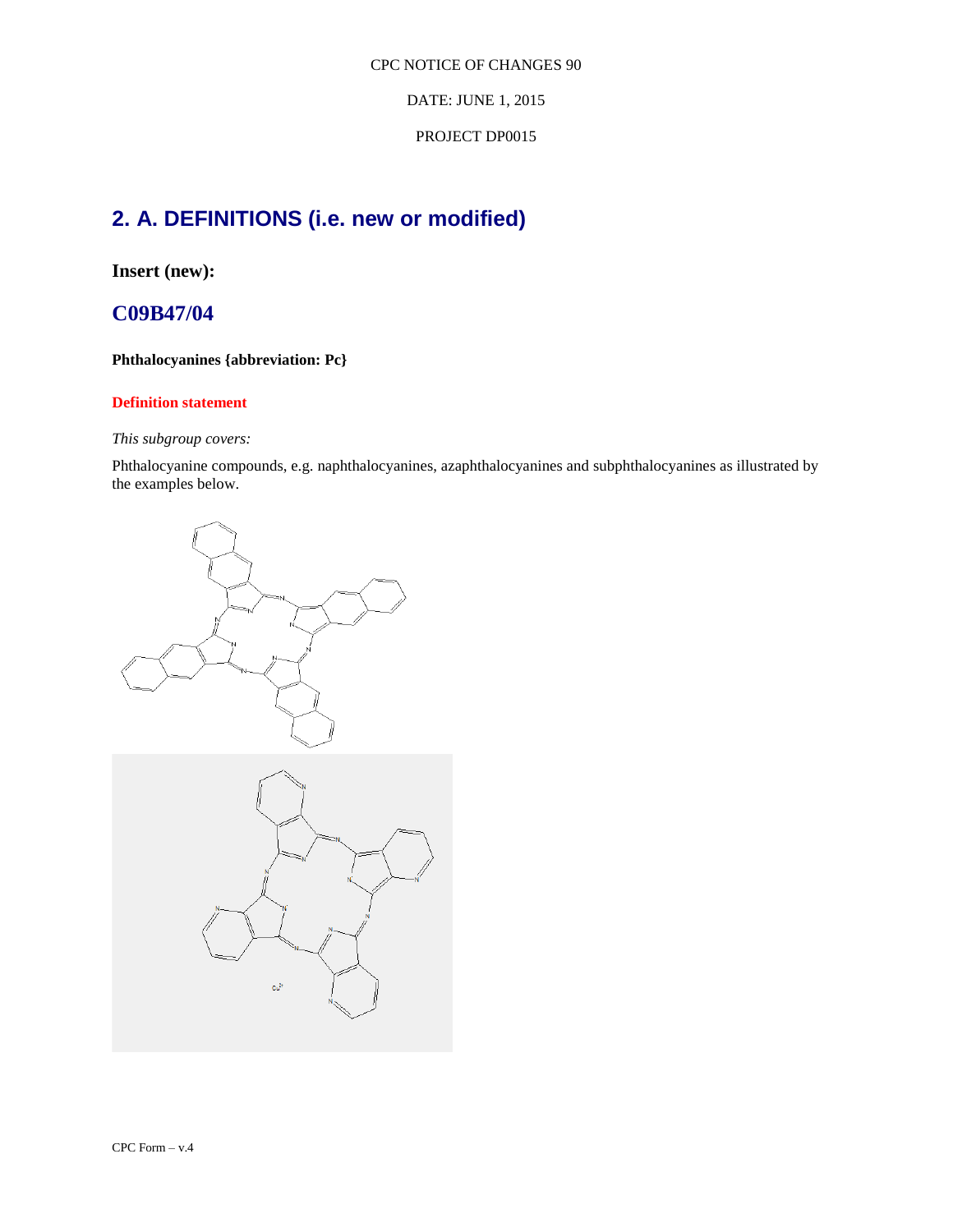DATE: JUNE 1, 2015

PROJECT DP0015



## **Insert (new):**

## **C09B 47/10**

### **Obtaining compounds having halogen atoms directly bound to the phthalocyanine skeleton**

### **Definition statement**

### *This subgroup covers:*

Preparation from other phthalocyanine compounds, phthalocyanine compounds containing halogen atoms directly bound to the phthalocyanine skeleton as illustrated by the example below.

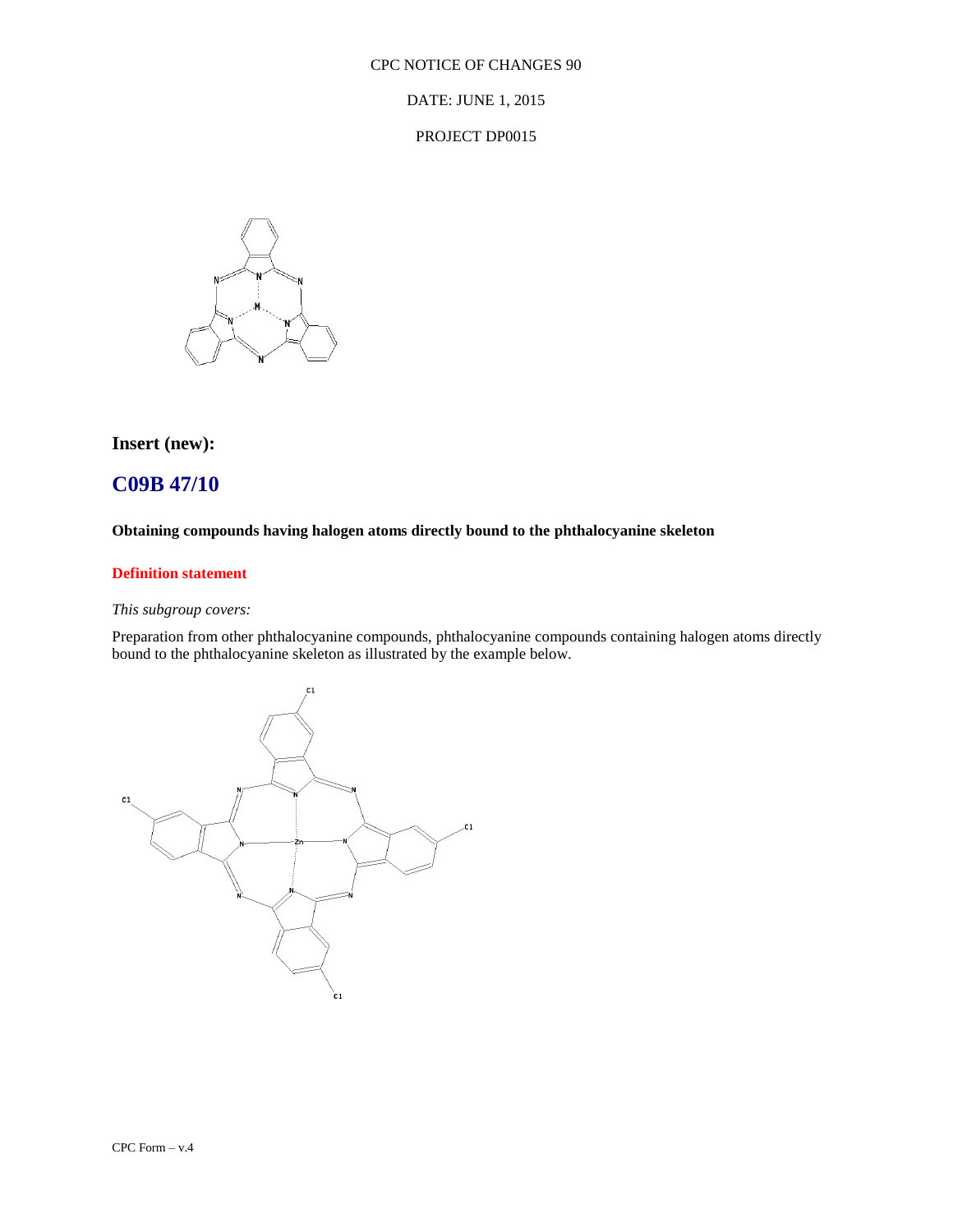#### DATE: JUNE 1, 2015

#### PROJECT DP0015

**Insert (new):**

## **C09B 47/12**

**Obtaining compounds having alkyl radicals, or alkyl radicals substituted by hetero atoms, bound to the phthalocyanine skeleton**

### **Definition statement**

#### *This subgroup covers:*

Preparation from other phthalocyanine compounds, phthalocyanine compounds containing alkyl radicals, or alkyl radicals substituted by hetero atoms, bound to the phthalocyanine skeleton as illustrated by the example below.



### **Insert (new):**

## **C09B 47/14**

#### **having alkyl radicals substituted by halogen atoms**

#### **Definition statement**

#### *This subgroup covers:*

Preparation from other phthalocyanine compounds, phthalocyanine compounds containing alkyl radicals substituted by halogen atoms, bound to the phthalocyanine skeleton as illustrated by the example below.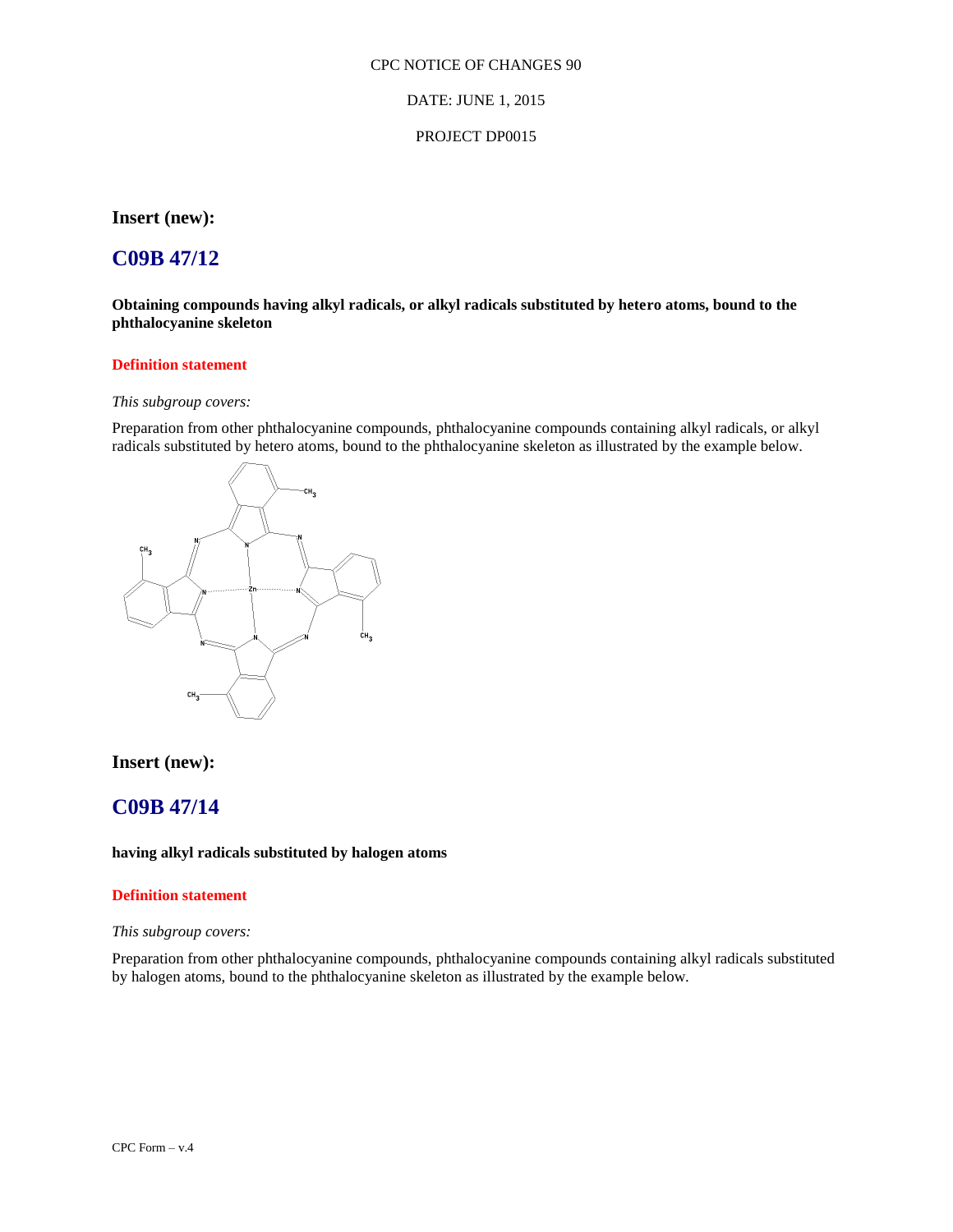DATE: JUNE 1, 2015

#### PROJECT DP0015



**Insert (new):**

## **C09B 47/16**

### **having alkyl radicals substituted by nitrogen atoms**

### **Definition statement**

### *This subgroup covers:*

Preparation from other phthalocyanine compounds, phthalocyanine compounds containing alkyl radicals substituted by nitrogen atoms, bound to the phthalocyanine skeleton as illustrated by the example below.

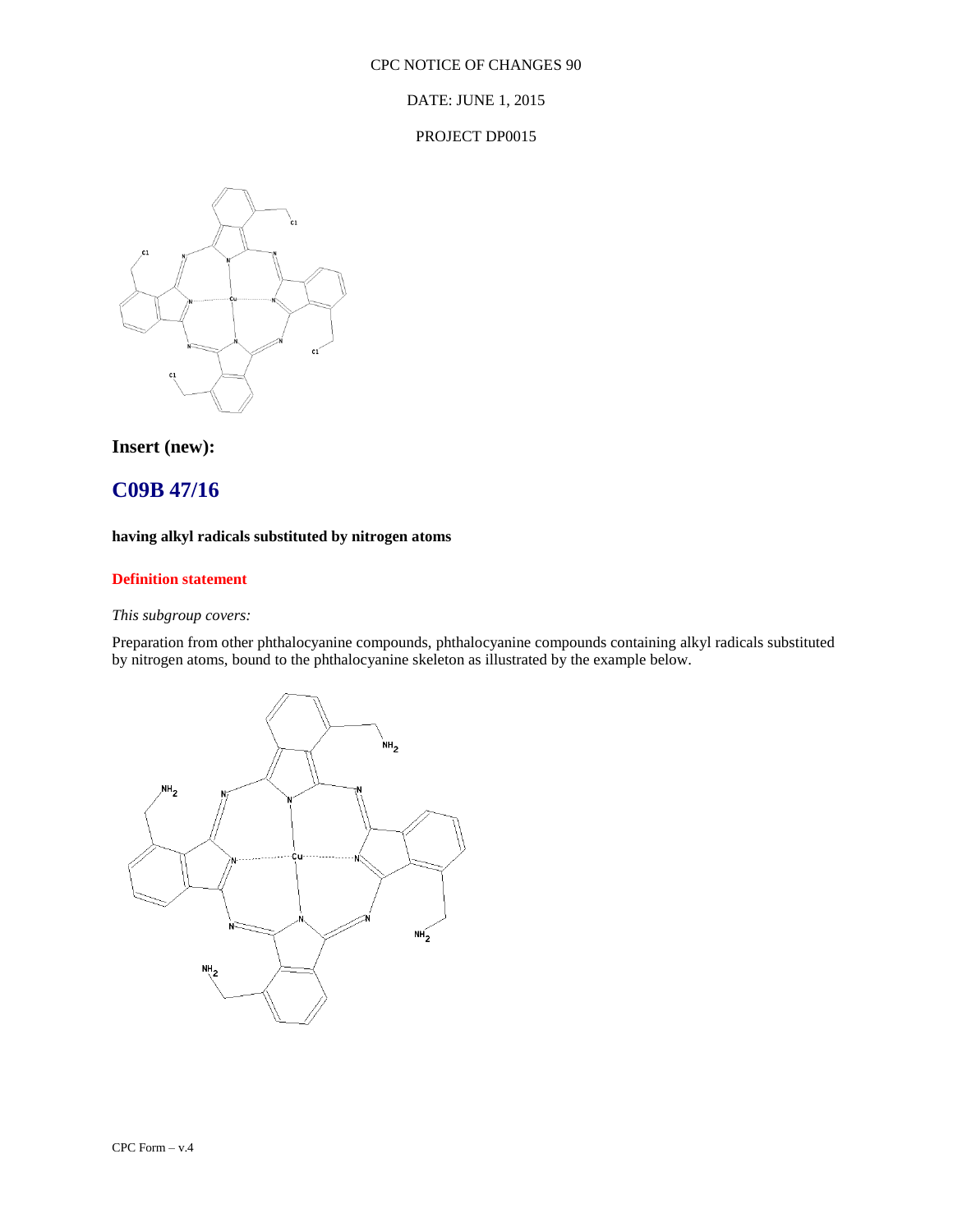#### DATE: JUNE 1, 2015

### PROJECT DP0015

**Insert (new):**

## **C09B 47/18**

#### **Obtaining compounds having oxygen atoms directly bound to the phthalocyanine skeleton**

### **Definition statement**

#### *This subgroup covers:*

Preparation from other phthalocyanine compounds, phthalocyanine compounds containing oxygen atoms directly bound to the phthalocyanine skeleton as illustrated by the example below.



### **Insert (new):**

### **C09B 47/20**

### **Obtaining compounds having sulfur atoms directly bound to the phthalocyanine skeleton**

#### **Definition statement**

#### *This subgroup covers:*

Preparation from other phthalocyanine compounds, phthalocyanine compounds containing sulfur atoms directly bound to the phthalocyanine skeleton as illustrated by the example below.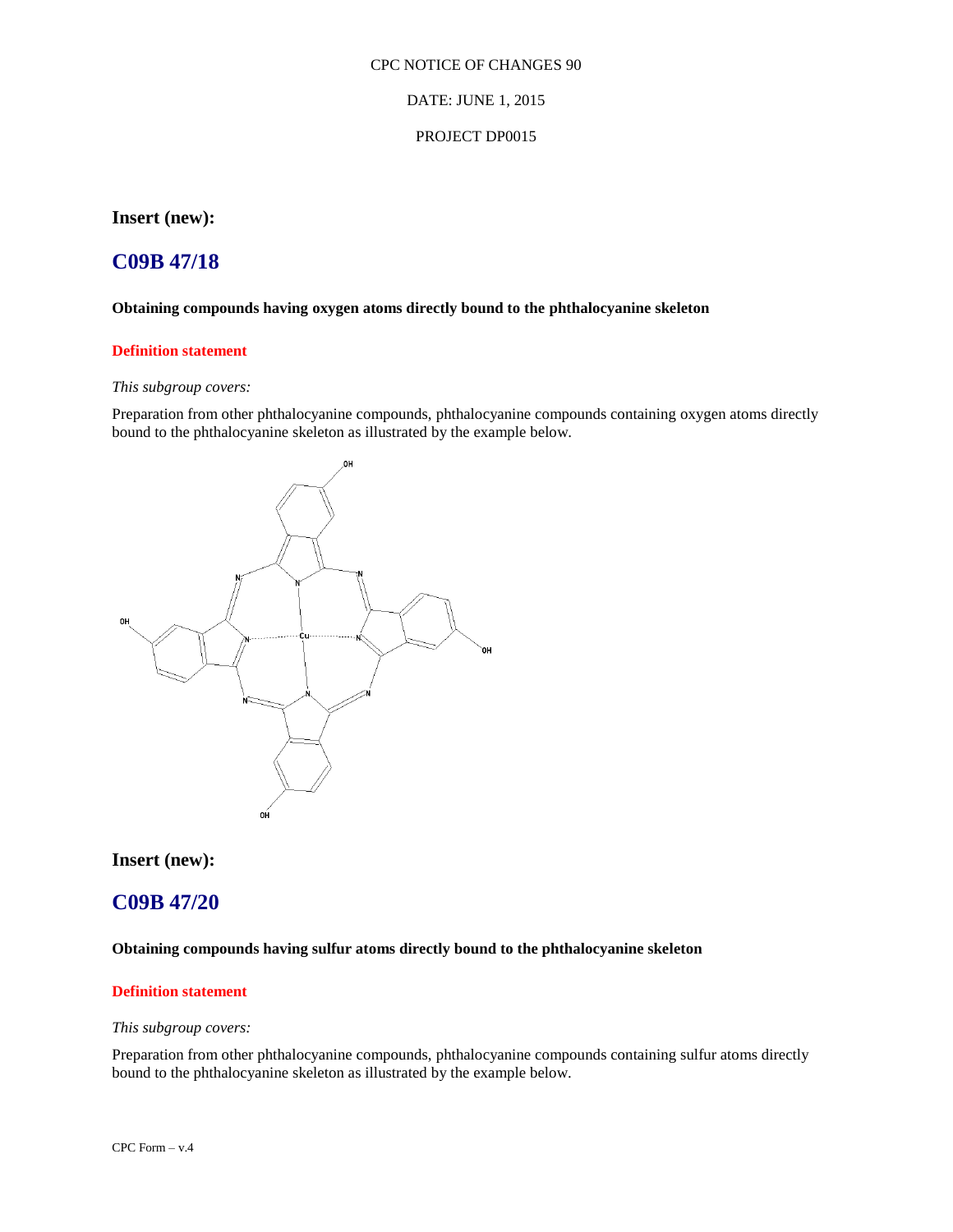### DATE: JUNE 1, 2015

#### PROJECT DP0015



### **Insert (new):**

## **C09B 47/22**

### **Obtaining compounds having nitrogen atoms directly bound to the phthalocyanine skeleton**

### **Definition statement**

### *This subgroup covers:*

Preparation from other phthalocyanine compounds, phthalocyanine compounds containing nitrogen atoms directly bound to the phthalocyanine skeleton as illustrated by the example below.

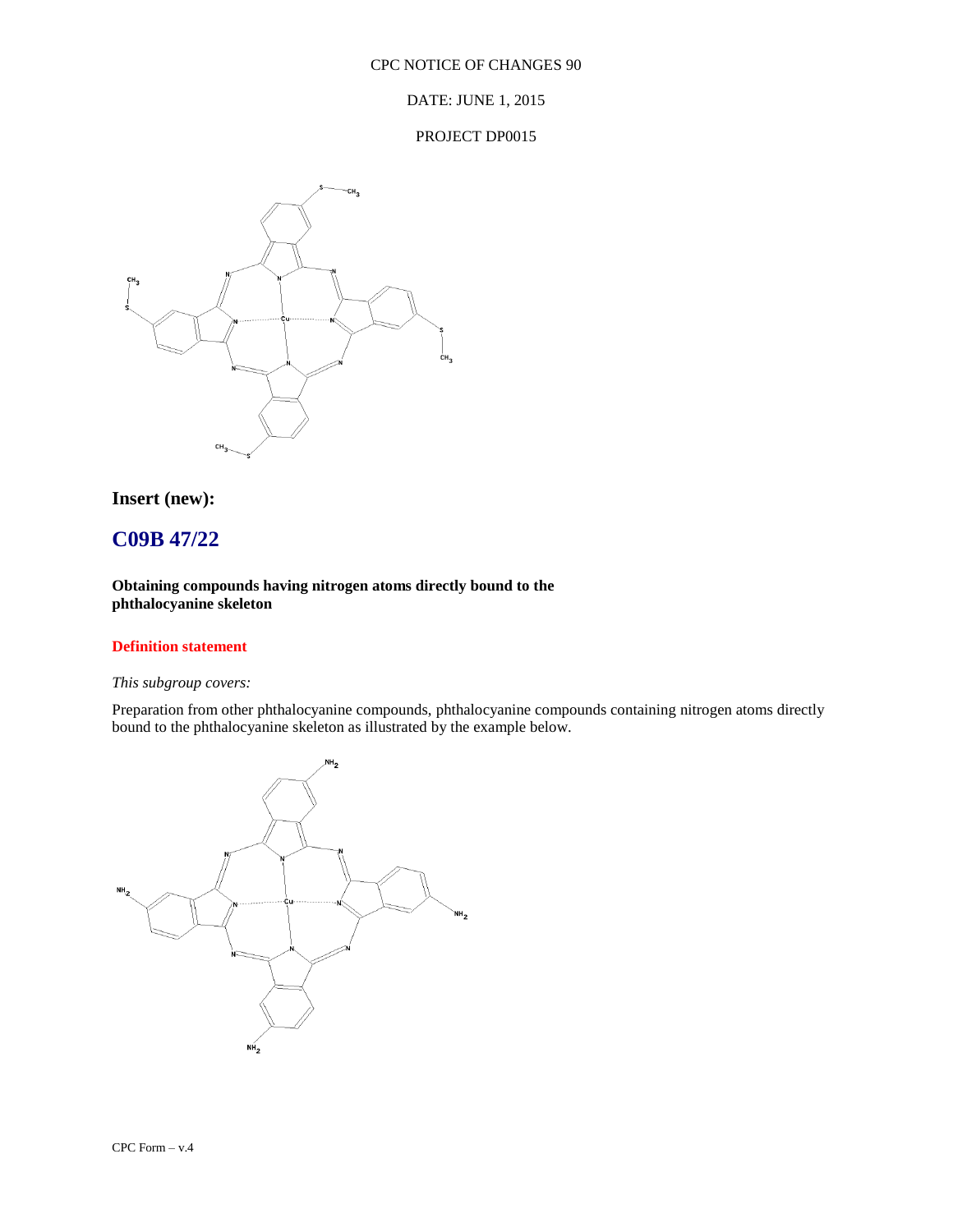#### DATE: JUNE 1, 2015

#### PROJECT DP0015

### **Insert (new):**

## **C09B 47/24**

**Obtaining compounds having -COOH or -SO3H radicals, or derivatives thereof, directly bound to the phthalocyanine radical**

#### **Definition statement**

### *This subgroup covers:*

Preparation from other phthalocyanine compounds, phthalocyanine compounds containing -COOH or -SO<sub>3</sub>H radicals, or derivatives thereof, directly bound to the phthalocyanine skeleton as illustrated by the example below.



### **Insert (new):**

### **C09B 47/26**

### **Amide radicals**

#### **Definition statement**

#### *This subgroup covers:*

Preparation from other phthalocyanine compounds, phthalocyanine compounds containing amide radicals, directly bound to the phthalocyanine skeleton as illustrated by the example below.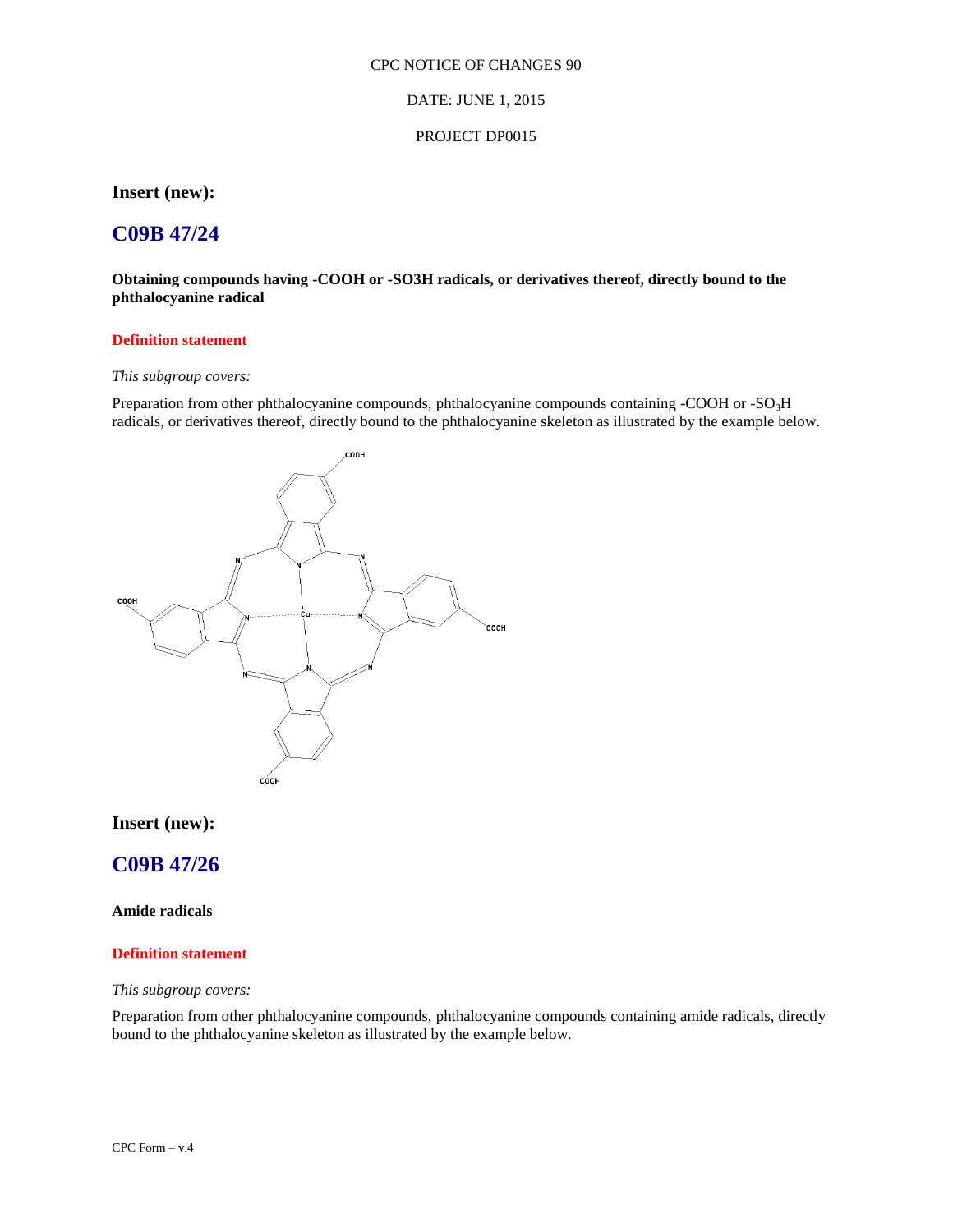DATE: JUNE 1, 2015

### PROJECT DP0015



## **Insert (new):**

## **C09B 47/28**

### **Phthalocyanine dyes containing -S-SO3H radicals**

### **Definition statement**

### *This subgroup covers:*

Phthalocyanine dyes containing -S-SO<sub>3</sub>H radicals as illustrated by the example below.

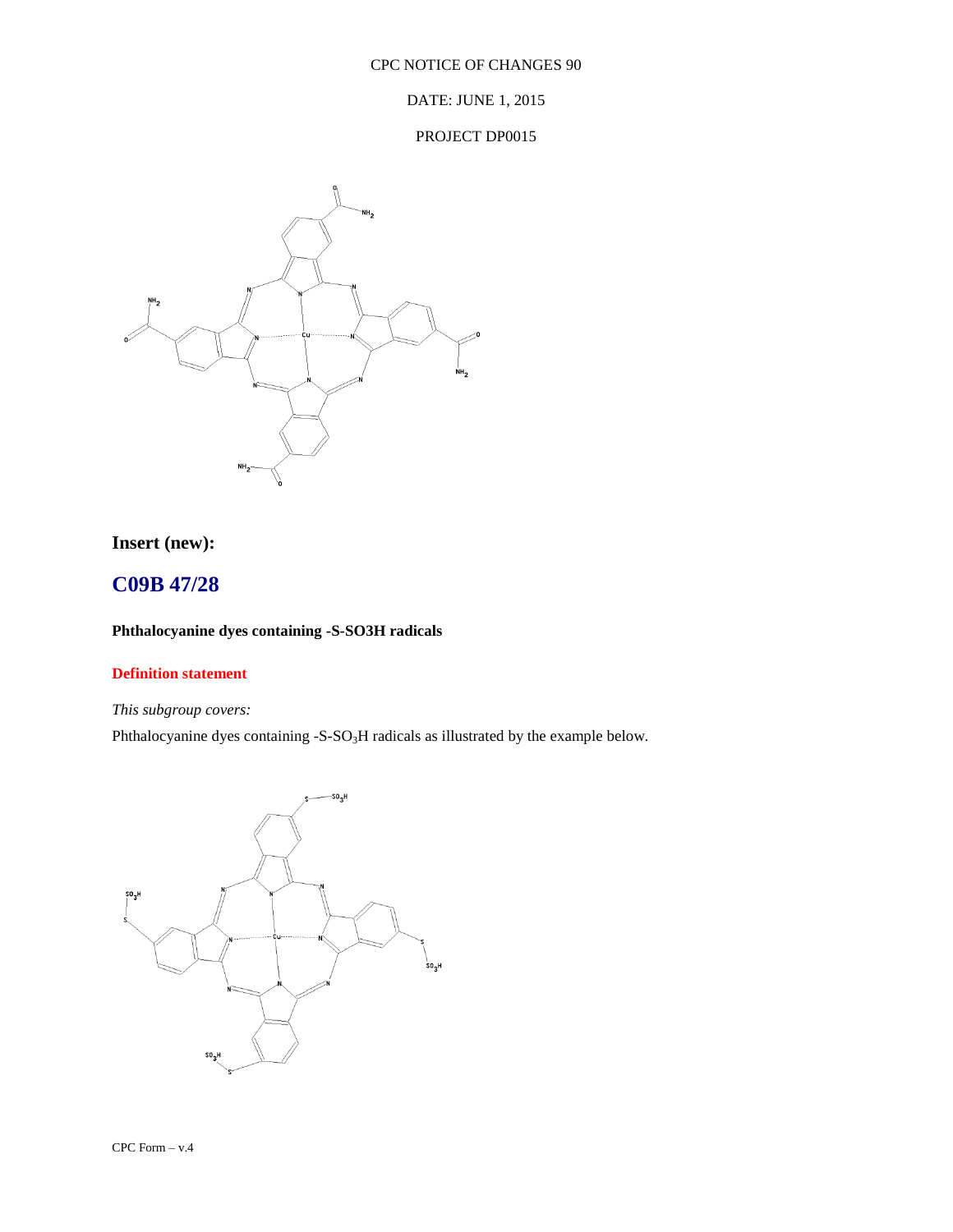### DATE: JUNE 1, 2015

#### PROJECT DP0015

## **Insert (new):**

## **C09B 47/30**

### **Metal-free phthalocyanines**

### **Definition statement**

### *This subgroup covers:*

Metal-free phthalocyanines as illustrated by the example below.



## **Insert (new):**

## **C09B 47/32**

**Cationic phthalocyanine dyes**

### **Definition statement**

*This subgroup covers:*

Cationic phthalocyanine dyes as illustrated by the example below.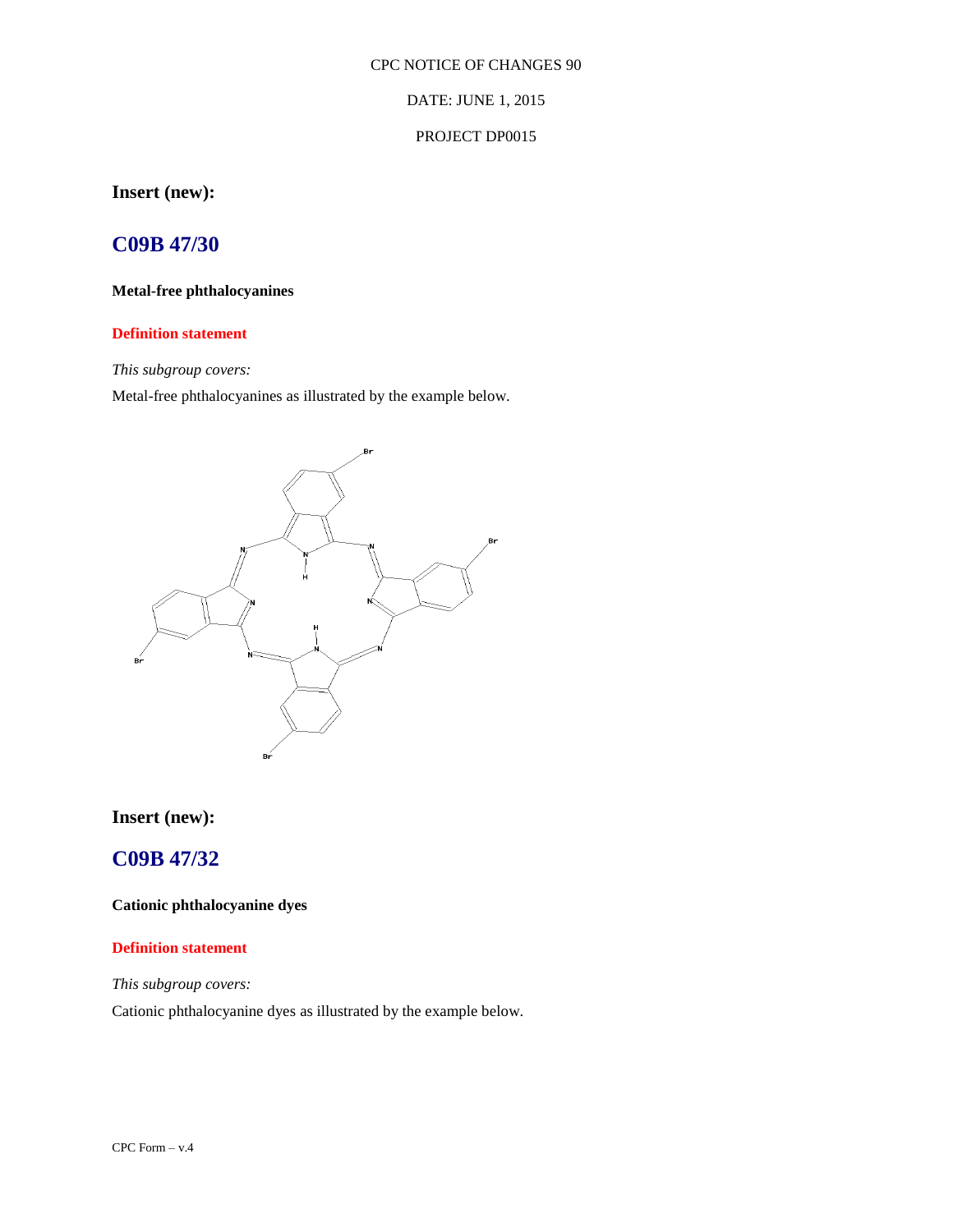### DATE: JUNE 1, 2015

## PROJECT DP0015